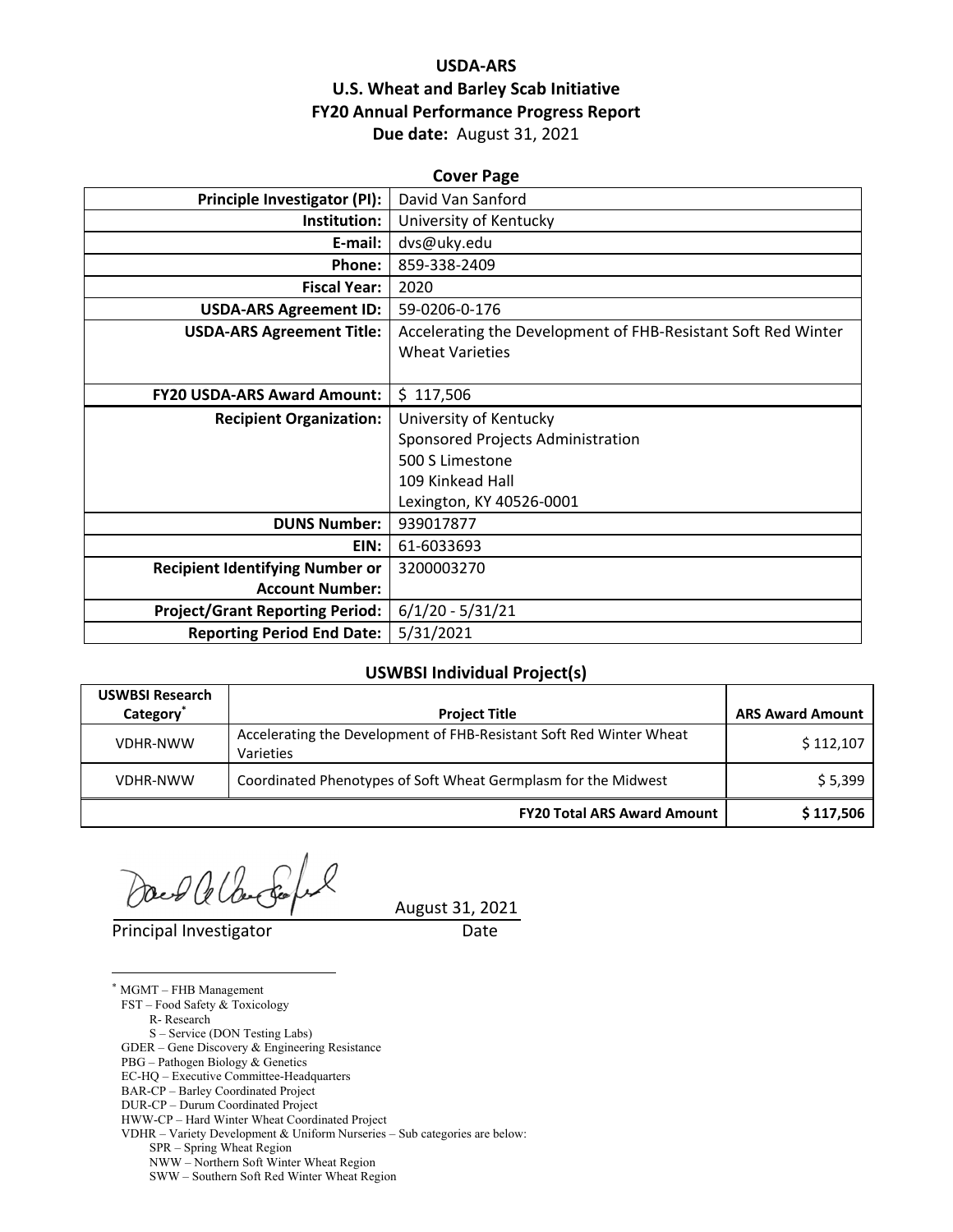**Project 1:** *Accelerating the Development of FHB‐Resistant Soft Red Winter Wheat Varieties*

#### **1. What are the major goals and objectives of the research project?**

- 1) Develop and release improved scab resistant varieties;
- 2) Develop and release improved scab resistant germplasm;
- 3) Generate new knowledge on the inheritance of FHB resistance to expedite the breeding process; and
- 4) Communicate the importance of BMP to all stakeholders in the wheat industry: growers, crop consultants, extension agents, millers, bakers and consumers.
- **2. What was accomplished under these goals or objectives?** *(For each major goal/objective, address these three items below.)*

## **a) What were the major activities?**

- 1) Screening: More than approximately 3500 individual headrows were planted to be screened in the scab nursery at Lexington, KY. Material screened included breeding lines, uniform scab nurseries, other cooperative nurseries, released cultivars, segregating populations and genetic studies. Unfortunately freezes on April 15 and May 9 killed all of the material planted.
- 2) Breeding: Approximately 470 crosses were made during FY17, all of which involved at least one scab resistant parent. Breeding populations from  $F_2$  through  $F_5$  were selected for advancement.
- 3) Collaboration grew uniform scab nurseries, other collaborative nurseries and participated in male sterile project, grew barley lines for collaborators at Virginia Tech.
- 4) Outreach communicated findings to stakeholders through newsletters, web and at virtual meetings and virtual field days

## **b) What were the significant results?**

- We observed significant differences among breeding lines in the resistance to FHB as indicated by FHB index. We are now grinding samples to submit for mycotoxin testing. Unfortunately the late infection this year reduced kernel damage so we do not have estimates of Fusarium damaged kernels.
- We obtained FHB resistance predictions for > 700 lines which we will consider in concert with the FHB index and mycotoxin data as we decide on the fate of these lines.
- **c) List key outcomes or other achievements.**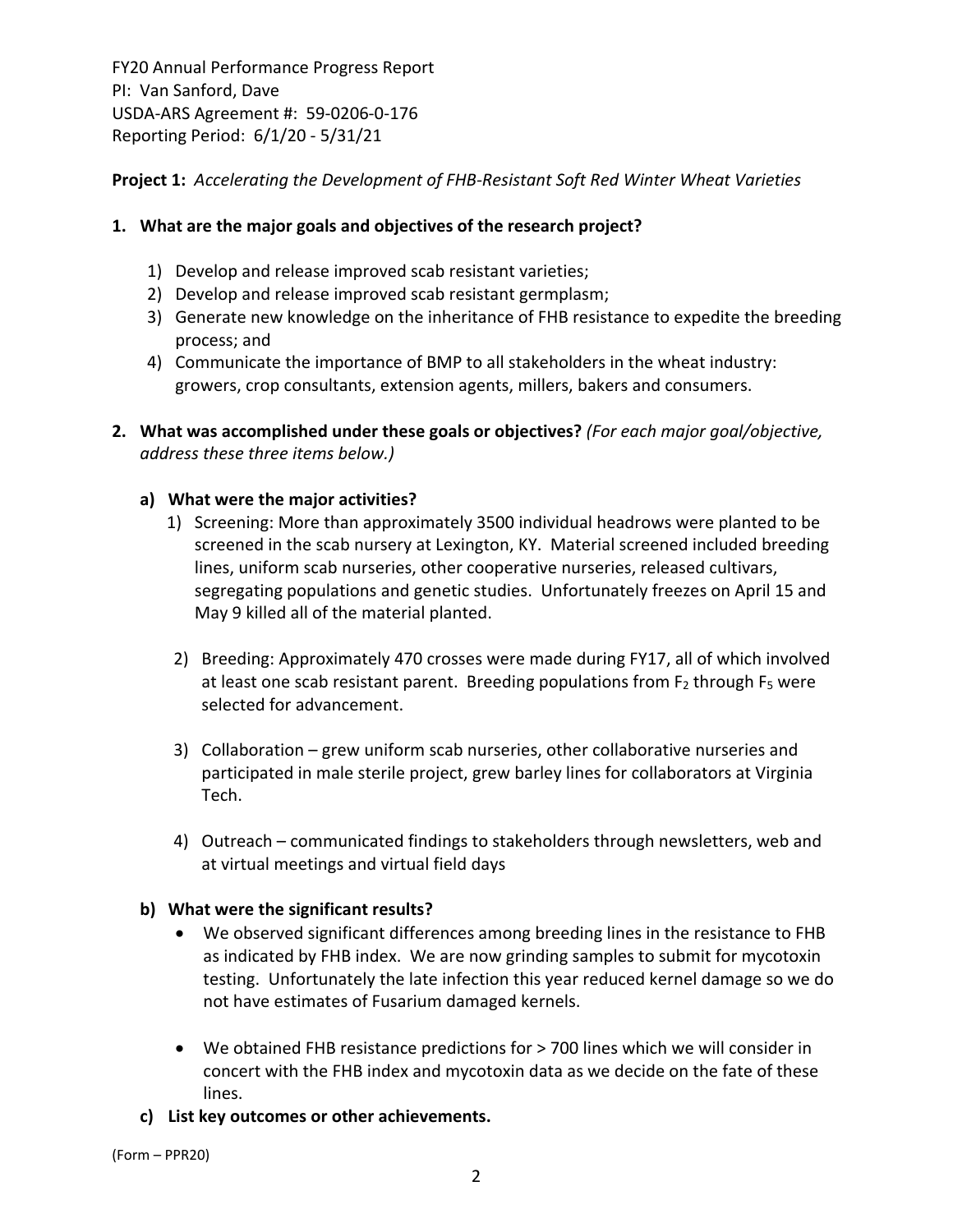We released Pembroke 2021 a moderately resistant cultivar with 3 resistance QTL.

## **3. Was this research impacted by the COVID‐19 pandemic (i.e. university shutdowns and/or restrictions, reduced or lack of support personnel, etc.)? If yes, please explain how this research was impacted or is continuing to be impacted.**

Yes, we have been very short‐handed during Covid‐19. It is difficult to hire students due to regulations and students' desire to reduce exposure. We got everything done in the field but are scrambling now to process all of our samples.

#### **4. What opportunities for training and professional development has the project provided?**

Excellent opportunities. During this period a total of 5 graduate students associated with the breeding program have learned about scab resistance breeding from designing crosses, to scoring material in the field through harvest and processing. Professional development opportunities have been limited because most if not all meetings have been virtual.

#### **5. How have the results been disseminated to communities of interest?**

Our scab data is posted on our website and on the variety testing website and is provided to the NFO to be posted on ScabSmart.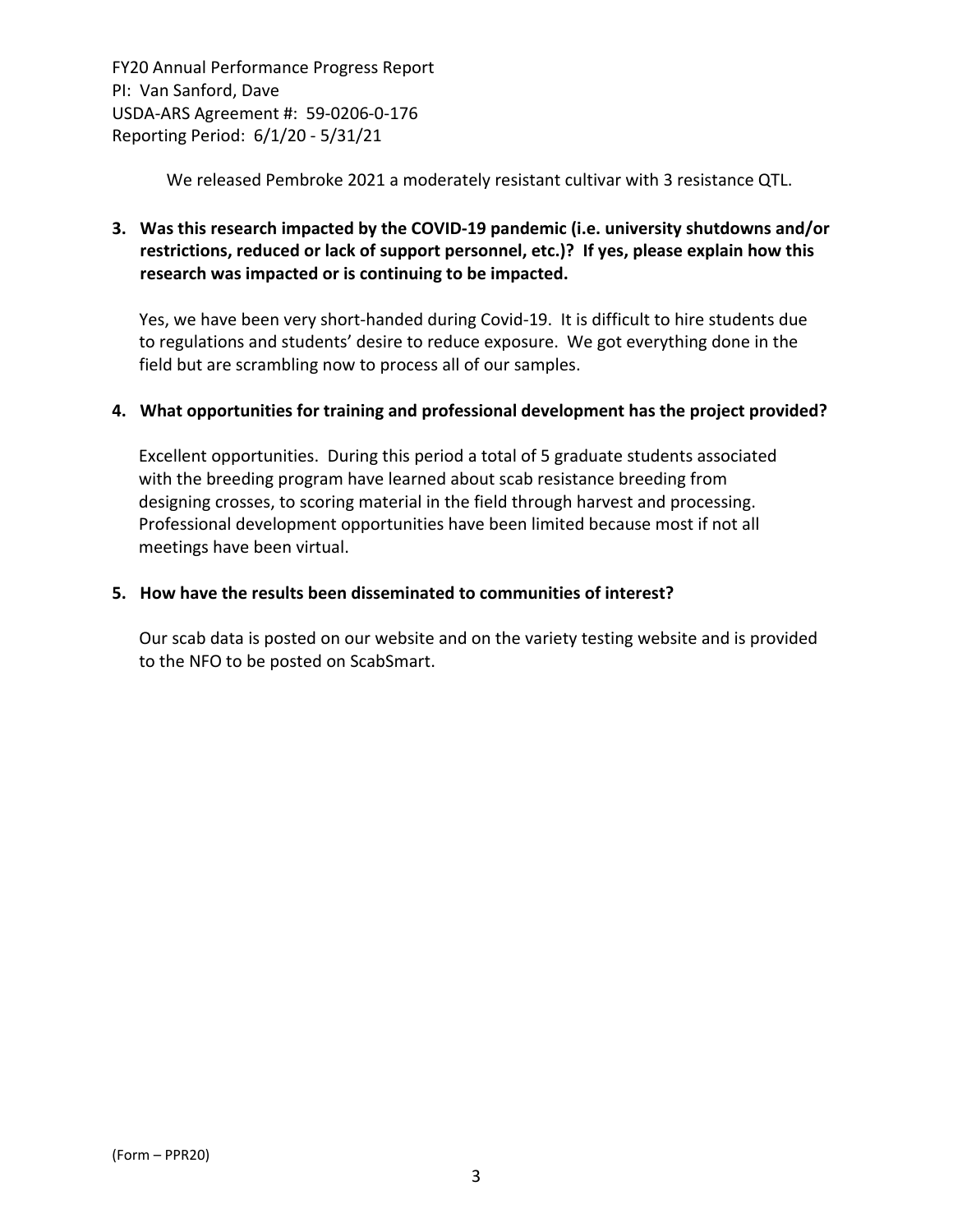**Project 2:** *Coordinated Phenotypes of Soft Wheat Germplasm for the Midwest*

## **1. What are the major goals and objectives of the research project?**

Our specific objectives are: 1) Phenotype advanced breeding lines that are candidates for release; 2) place FHB and other agronomic, disease resistance, and quality data in database; and 3) report on purification and seed increase of the best lines.

The coordinated testing of advanced lines in the various uniform trials and OVTs plus the data summaries for lines that are candidates for release is an efficient method to determine the FHB resistance of nearly all germplasm that is currently released, or likely to be released in the near future. Each breeder in this coordinated project has breeding lines with improved levels of FHB resistance and other traits that warrant their release. The purification and seed increase of these lines is funded by non‐USWBSI sources. We propose to summarize the information that supports the release of the advanced lines and to make that information available to all breeders and extension personnel when appropriate.

- **2. What was accomplished under these goals or objectives?** *(For each major goal/objective, address these three items below.)*
	- **a) What were the major activities?**

Scab screening data was collected on lines entered in three uniform scab nurseries, the Mason‐Dixon nursery and the KY Official Variety Trial.

- **b) What were the significant results?** We observed significant differences in FHB index; DON data is forthcoming.
- **c) List key outcomes or other achievements.**  NA

## **3. Was this research impacted by the COVID‐19 pandemic (i.e. university shutdowns and/or restrictions, reduced or lack of support personnel, etc.)? If yes, please explain how this research was impacted or is continuing to be impacted.**

Yes, we have been very short‐handed during Covid‐19. It is difficult to hire students due to regulations and students' desire to reduce exposure. We got everything done in the field but are scrambling now to process all of our samples.

#### **4. What opportunities for training and professional development has the project provided?**

(Form – PPR20)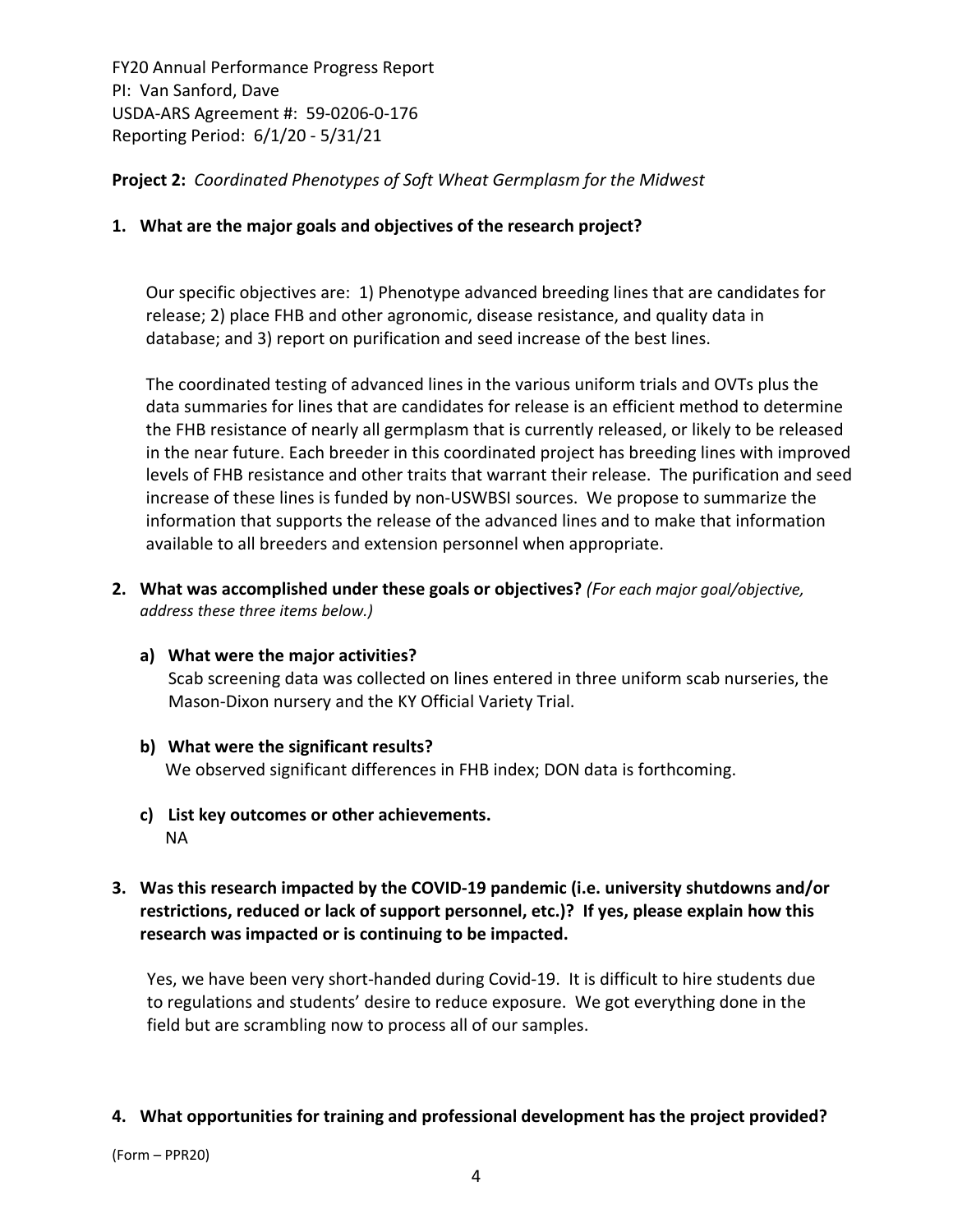Excellent opportunities. During this period a total of 5 graduate students associated with the breeding program have learned about scab resistance breeding from designing crosses, to scoring material in the field through harvest and processing. Professional development opportunities have been limited because most if not all meetings have been virtual.

#### **5. How have the results been disseminated to communities of interest?**

Compiled in reports and posted on the web.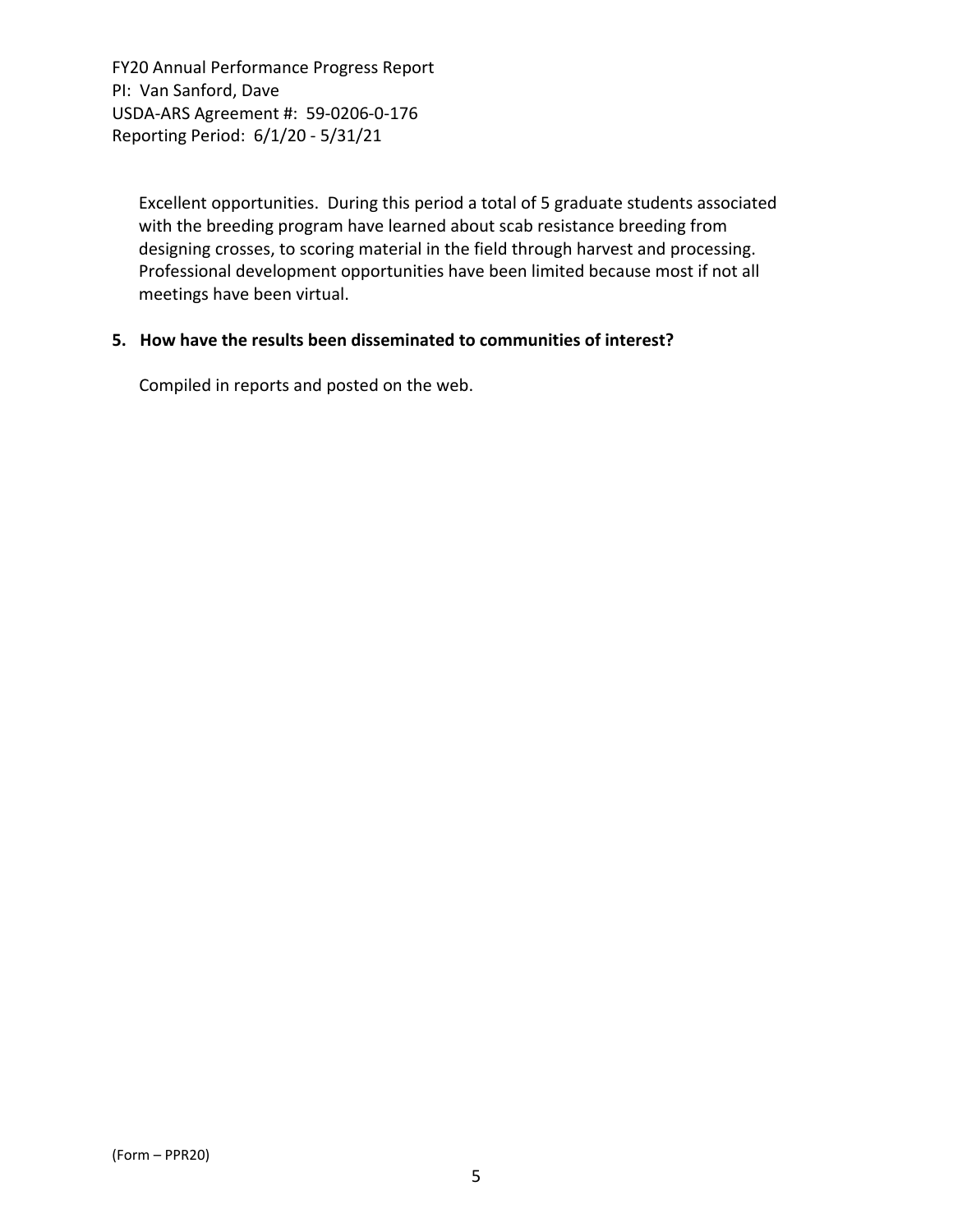## **Training of Next Generation Scientists**

**Instructions:** Please answer the following questions as it pertains to the FY20 award period (6/1/20 ‐ 5/31/21). The term "support" below includes any level of benefit to the student, ranging from full stipend plus tuition to the situation where the student's stipend was paid from other funds, but who learned how to rate scab in a misted nursery paid for by the USWBSI, and anything in between.

**1. Did any graduate students in your research program supported by funding from your USWBSI grant earn their MS degree during the FY19 award period?** ☐Yes ☒**No** ☐ Not Applicable

**If yes, how many?** Click to enter number here.

**2. Did any graduate students in your research program supported by funding from your USWBSI grant earn their Ph.D. degree during the FY19 award period?**

| $\boxtimes$ Yes | $\square$ No          | $\Box$ Not Applicable |
|-----------------|-----------------------|-----------------------|
|                 | If yes, how many? One |                       |

- **3. Have any post docs who worked for you during the FY19 award period and were supported by funding from your USWBSI grant taken faculty positions with universities?** ☐Yes ☒**No** ☐ Not Applicable **If yes, how many?** Click to enter number here.
- **4. Have any post docs who worked for you during the FY19 award period and were supported by funding from your USWBSI grant gone on to take positions with private ag‐ related companies or federal agencies?**

| $\Box$ Yes | $\boxtimes$ No | $\Box$ Not Applicable |
|------------|----------------|-----------------------|
|------------|----------------|-----------------------|

**If yes, how many?** Click to enter number here.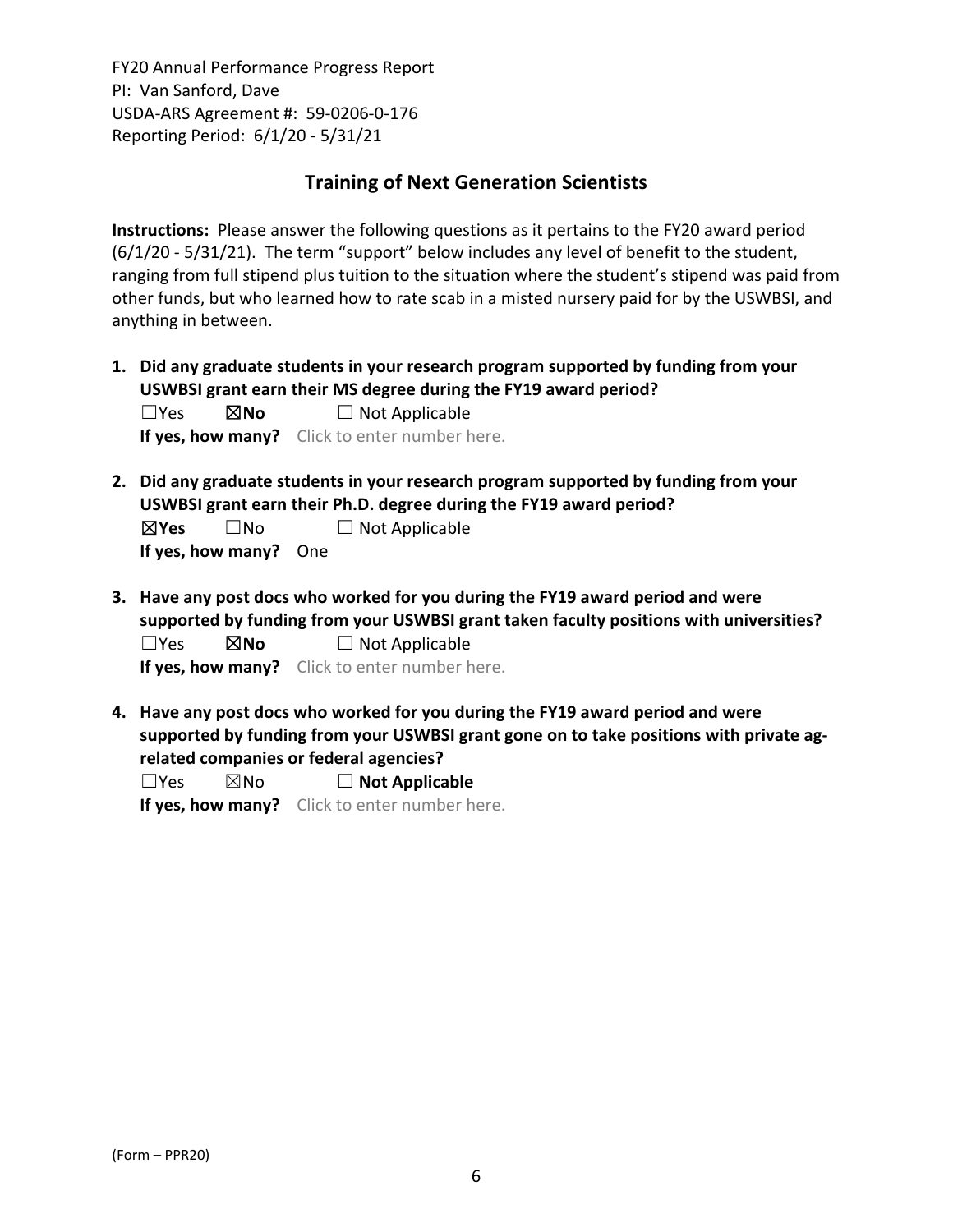# **Release of Germplasm/Cultivars**

**Instructions:** In the table below, list all germplasm and/or cultivars released with full or partial support through the USWBSI during the FY20 award period (6/1/20 - 5/31/21). All columns must be completed for each listed germplasm/cultivar. Use the key below the table for Grain Class abbreviations. 

| <b>Name of Germplasm/Cultivar</b> | <b>Grain Class</b>              | <b>FHB Resistance</b>                                  | <b>FHB</b><br>Rating<br>$(0-9)$ | Year<br><b>Released</b> |
|-----------------------------------|---------------------------------|--------------------------------------------------------|---------------------------------|-------------------------|
| Pembroke 2021                     | SRW - Soft<br><b>Red Winter</b> | MR - Moderately<br>Resistant                           | 3                               | 2020                    |
| Click here to enter text.         | Select Grain<br>Class           | Select what represents<br>your most resistant<br>check | Enter as<br>text 0-9<br>rating  | Select Year             |
| Click here to enter text.         | Select Grain<br>Class           | Select what represents<br>your most resistant<br>check | Enter as<br>text 0-9<br>rating  | Select Year             |
| Click here to enter text.         | Select Grain<br>Class           | Select what represents<br>your most resistant<br>check | Enter as<br>text 0-9<br>rating  | Select Year             |
| Click here to enter text.         | Select Grain<br>Class           | Select what represents<br>your most resistant<br>check | Enter as<br>text 0-9<br>rating  | Select Year             |
| Click here to enter text.         | Select Grain<br>Class           | Select what represents<br>your most resistant<br>check | Enter as<br>text 0-9<br>rating  | Select Year             |
| Click here to enter text.         | Select Grain<br>Class           | Select what represents<br>your most resistant<br>check | Enter as<br>text 0-9<br>rating  | Select Year             |
| Click here to enter text.         | Select Grain<br>Class           | Select what represents<br>your most resistant<br>check | Enter as<br>text 0-9<br>rating  | Select Year             |
| Click here to enter text.         | Select Grain<br>Class           | Select what represents<br>your most resistant<br>check | Enter as<br>text 0-9<br>rating  | Select Year             |
| Click here to enter text.         | Select Grain<br>Class           | Select what represents<br>your most resistant<br>check | Enter as<br>text 0-9<br>rating  | Select Year             |
| Click here to enter text.         | Select Grain<br>Class           | Select what represents<br>vour most resistant<br>check | Enter as<br>text 0-9<br>rating  | Select Year             |
| Click here to enter text.         | Select Grain<br>Class           | Select what represents<br>your most resistant<br>check | Enter as<br>text 0-9<br>rating  | Select Year             |
| Click here to enter text.         | Select Grain<br>Class           | Select what represents<br>your most resistant<br>check | Enter as<br>text 0-9<br>rating  | Select Year             |
| Click here to enter text.         | Select Grain<br>Class           | Select what represents<br>your most resistant<br>check | Enter as<br>text 0-9<br>rating  | Select Year             |

NOTE: Leave blank if you have nothing to report or if your grant did NOT include any VDHR-related projects.

**NOTE:** List the associated release notice or publication under the appropriate sub-section in the 'Publications' section of the FPR.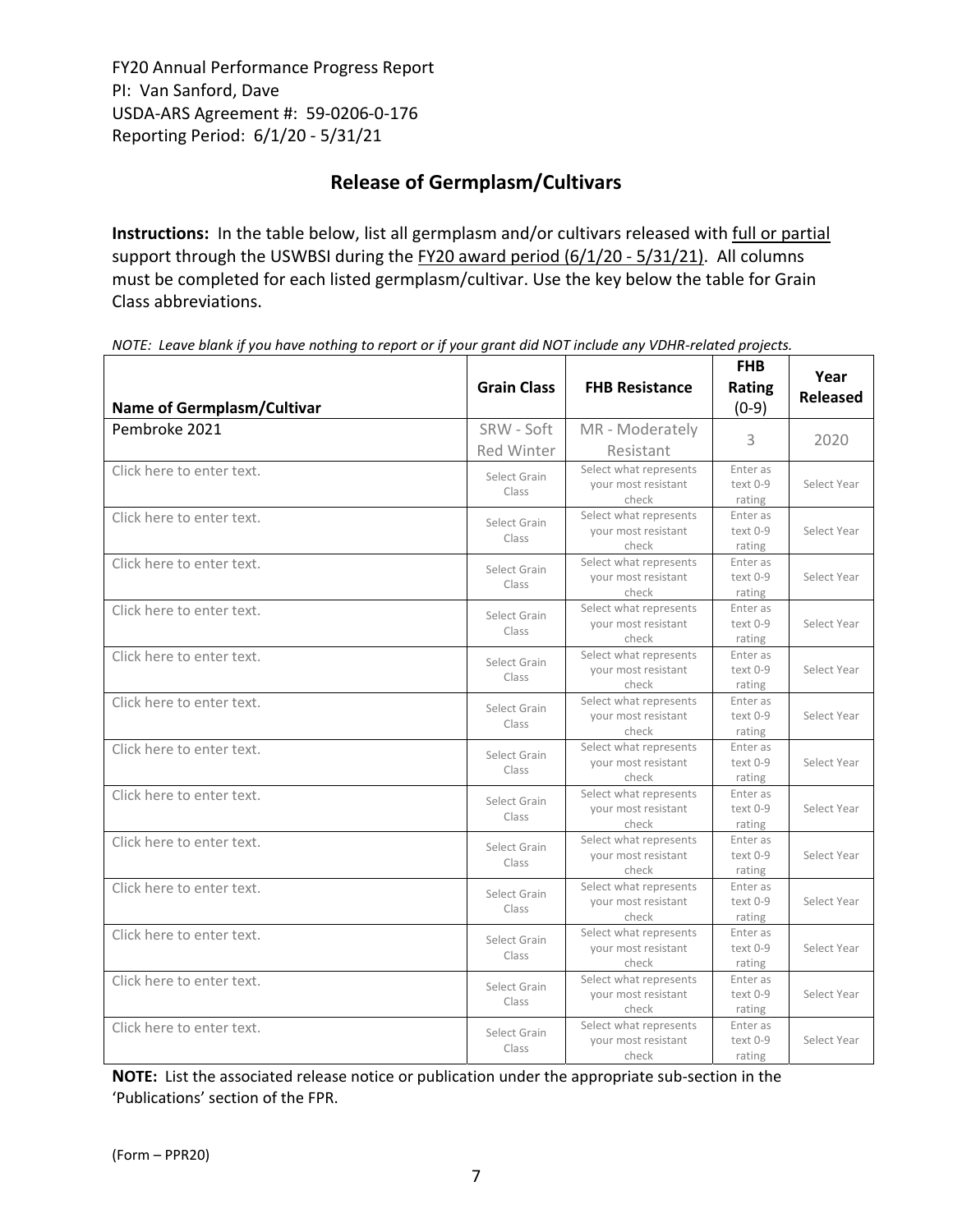## **Publications, Conference Papers, and Presentations**

**Instructions:** Refer to the PR\_Instructions for detailed more instructions for listing publications/presentations about your work that resulted from all of the projects included in the FY20 grant award. Only citations for publications published (submitted or accepted) or presentations presented during the **award period (6/1/20 ‐ 5/31/21**) should be included. If you did not publish/submit or present anything, state 'Nothing to Report' directly above the Journal publications section.

NOTE: Directly below each citation, you **must** indicate the Status (i.e. published, submitted, etc.) and whether acknowledgement of Federal support was indicated in the publication/ presentation. See example below for a poster presentation with an abstract:

Winn, Z.J., Acharya, R., Lyerly, J., Brown‐Guedira, G., Cowger, C., Griffey, C., Fitzgerald, J., Mason R.E., and Murphy, J.P. (2020, Dec 7‐11). Mapping of Fusarium Head Blight Resistance in NC13‐20076 Soft Red Winter Wheat (p. 12). In: Canty, S., Hoffstetter, A. and Dill‐Macky, R. (Eds.), *Proceedings of the 2020 National Fusarium Head Blight Forum*. https://scabusa.org/pdfs/NFHBF20\_Proceedings.pdf. Status: Abstract Published and Poster Presented Acknowledgement of Federal Support: YES (Abstract and Poster)

#### **Journal publications.**

Rupesh Gaire, Clay Sneller, Gina Brown‐Guedira, David A. Van Sanford, Mohsen Mohammadi, Frederic L. Kolb, Eric Olson, Mark Sorrells, and Jessica Rutkoski. 2021. Genetic trends in Fusarium head blight resistance due to 20 years of winter wheat breeding and cooperative testing in the Northern US. *Plant Disease.* 20 Jul 2021. https://doi.org/10.1094/PDIS‐04‐21‐0891‐SR. Status: Published Acknowledgement of Federal Support: YES

Virginia L. Verges, Gina L. Brown‐Guedira, David A. Van Sanford. 2021. Genome‐Wide Association Studies Combined with Genomic Selection as a Tool to Increase Fusarium Head Blight Resistance in Wheat. *Crop Breeding, Genetics and Genomics.* Status: Published Acknowledgement of Federal Support: YES

Rebecca K. McGrail, David A. Van Sanford, David H. McNear Jr. 2021. Semi‐dwarf winter wheat roots contain fewer organic acids than wild-type varieties under phosphorus stress. *Crop Science.* First published: 06 February 2021. https://doi.org/10.1002/csc2.20470. Status*:* Published Acknowledgement of Federal Support: NO

(Form – PPR20)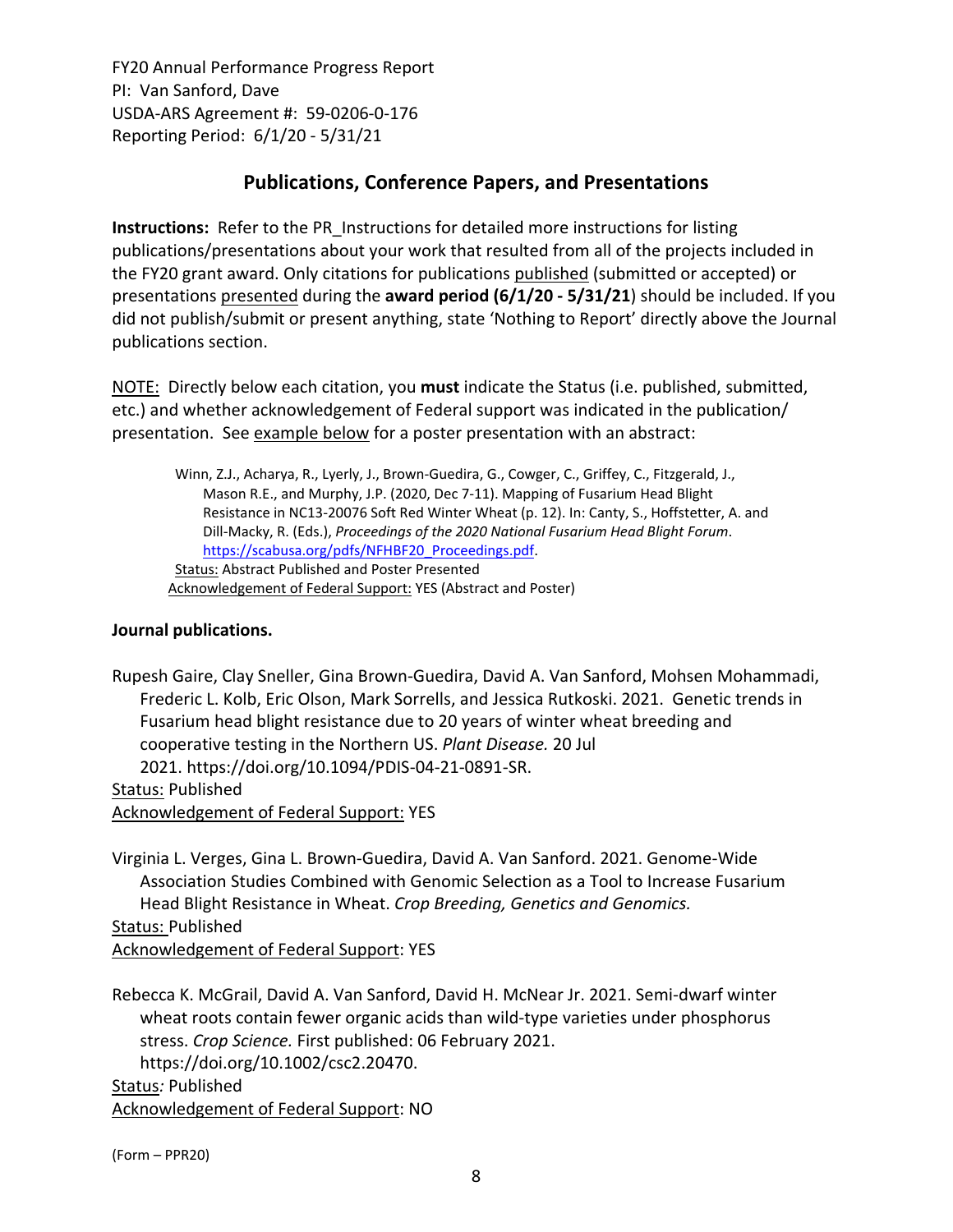W Jesse Carmack, Anthony J Clark, H Jeanette Lyerly, Yanhong Dong, Gina Brown‐Guedira, David Anthony Van Sanford. 2021. Optical sorter–augmented genomic selection lowers deoxynivalenol accumulation in wheat. *Crop Science*. https://doi.org/10.1002/csc2.20494. Status*:* Published

Acknowledgement of Federal Support: YES

Ammar Al‐Zubade, Timothy Phillips, Mark A. Williams, Krista Jacobsen, David Van Sanford. 2021. Impact of Nitrogen Rate and Production System on Yield and Bread Baking Quality of Soft Red Winter Wheat in Kentucky. *Agronomy* **2021**, *11*(9), 683; https://doi.org/10.3390/agronomy11091683. Status*:* Published Acknowledgement of Federal Support: NO

Rod, K. S., Bradley, C., Van Sanford, D. A., Knott, C. A. (2020). Integrating Management Practices to Decrease Deoxynivalenol Contamination in Soft Red Winter Wheat, *Lausanne: Frontiers in Plant Science* (vol. 11) Impact Factor of Journal: 4.402; Journal Total Cites: 47627.

Status: Published Acknowledgement of Federal Support: YES

Verges, V. L., Lyerly, J., Dong, Y., Van Sanford, D. A. (2020). Training Population Design With the Use of Regional Fusarium Head Blight Nurseries to Predict Independent Breeding Lines for FHB Traits, (vol. 11) *Frontiers in Plant Science.*

Status: Published Acknowledgement of Federal Support: YES

Russell, K. G., Van Sanford, D. A. (2020). Breeding wheat for resilience to increasing nighttime temperatures, (4 ed., vol. 10) *Agronomy*. Status: Published Acknowledgement of Federal Support: NO

Verges, V. L., Van Sanford, D. A. (2020). Genomic selection at preliminary yield trial stage: Training population design to predict untested lines, (1 ed., vol. 10) *Agronomy*. Status: Published Acknowledgement of Federal Support: YES

#### **Books or other non‐periodical, one‐time publications.**

Nothing to report.